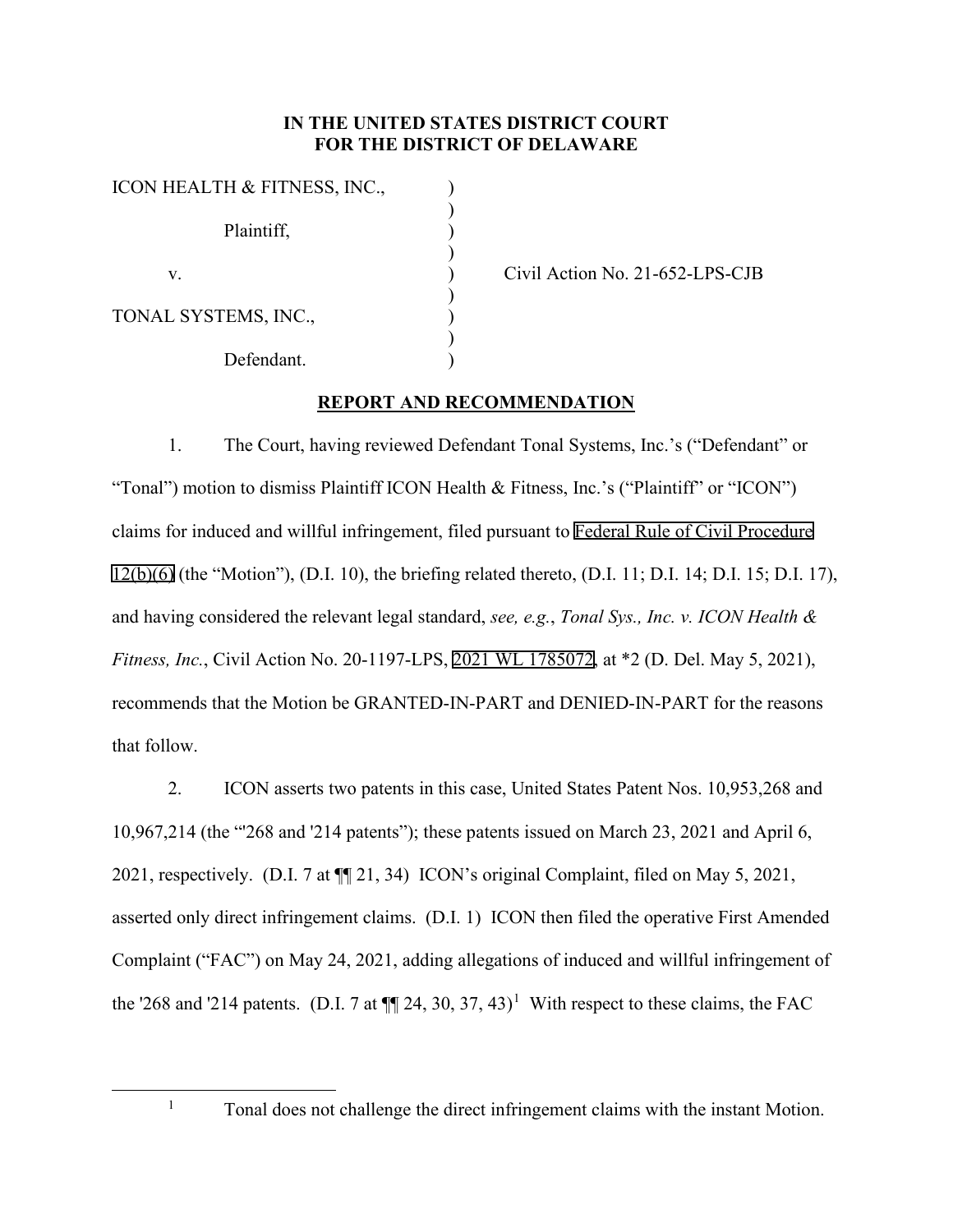alleges that Tonal had notice of the '268 and '214 patents "since at least the date the present action was filed" and that it has continued to knowingly engage in infringing conduct thereafter. (*Id.* at ¶¶ 27-28, 40-41)

3. With its Motion, Tonal argues that ICON's FAC fails to sufficiently allege that Tonal had prior knowledge of the '268 and '214 patents, such that the claims-at-issue must be dismissed. (D.I. 11 at  $2-6$  $2-6$ )<sup>2</sup>

4. ICON responds by asserting that the FAC plausibly alleges the knowledge-of-the patents element. It argues this is so because the FAC's allegations, viewed in context along with the facts regarding a related patent infringement case involving these parties, *Tonal Sys., Inc. v. iFit Inc.*, Civil Action No. 20-1197-LPS-CJB (D. Del.) (the "20-1197 case"), render it plausible that Tonal knew of the '268 and '214 patents as of "the very day that each [patent] issued" or "within days of their issuance..." (D.I. 14 at 2, 7) The contextual facts and reasonable inferences that ICON points to in support of this conclusion include the following:

- The '268 and '214 patents asserted here are related by continuation to the patents at issue in the 20-1197 case, United States Patent Nos. 10,709,925 and 10,758,767 (the "'925 and '767 patents"); the 20-1197 case is a declaratory judgment action brought by Tonal.;
- In the 20-1197 case, Tonal alleges non-infringement of the '925 patent because the accused product lacks the required "tower" and "magnetic mechanism" elements required by that patent, and it alleges non-infringement of the '767

<span id="page-1-0"></span><sup>&</sup>lt;sup>2</sup> A party asserting a claim of induced infringement must plead facts plausibly demonstrating that there has been direct infringement, and that the alleged inducer knew of the patent, knowingly induced the infringing acts, and possessed a specific intent to encourage another's infringement of the patent. *Tonal Sys., Inc.*, [2021 WL 1785072,](https://www.westlaw.com/Link/Document/FullText?rs=USCLink&vr=3.0&findType=Y&cite=2021%2B%2Bwl%2B%2B1785072&refPos=1785072&refPosType=s&clientid=USCourts) at \*3 (internal quotation marks and citations omitted). And in order to sufficiently plead willful infringement, a patentee must allege facts plausibly showing that as of the time of the claim's filing, the accused infringer: (1) knew of the patents-in-suit; (2) after acquiring that knowledge, it infringed the patents; and (3) in doing so, it knew, or should have known, that its conduct amounted to infringement of the patents. *Id.* at \*6 (internal quotation marks and citations omitted).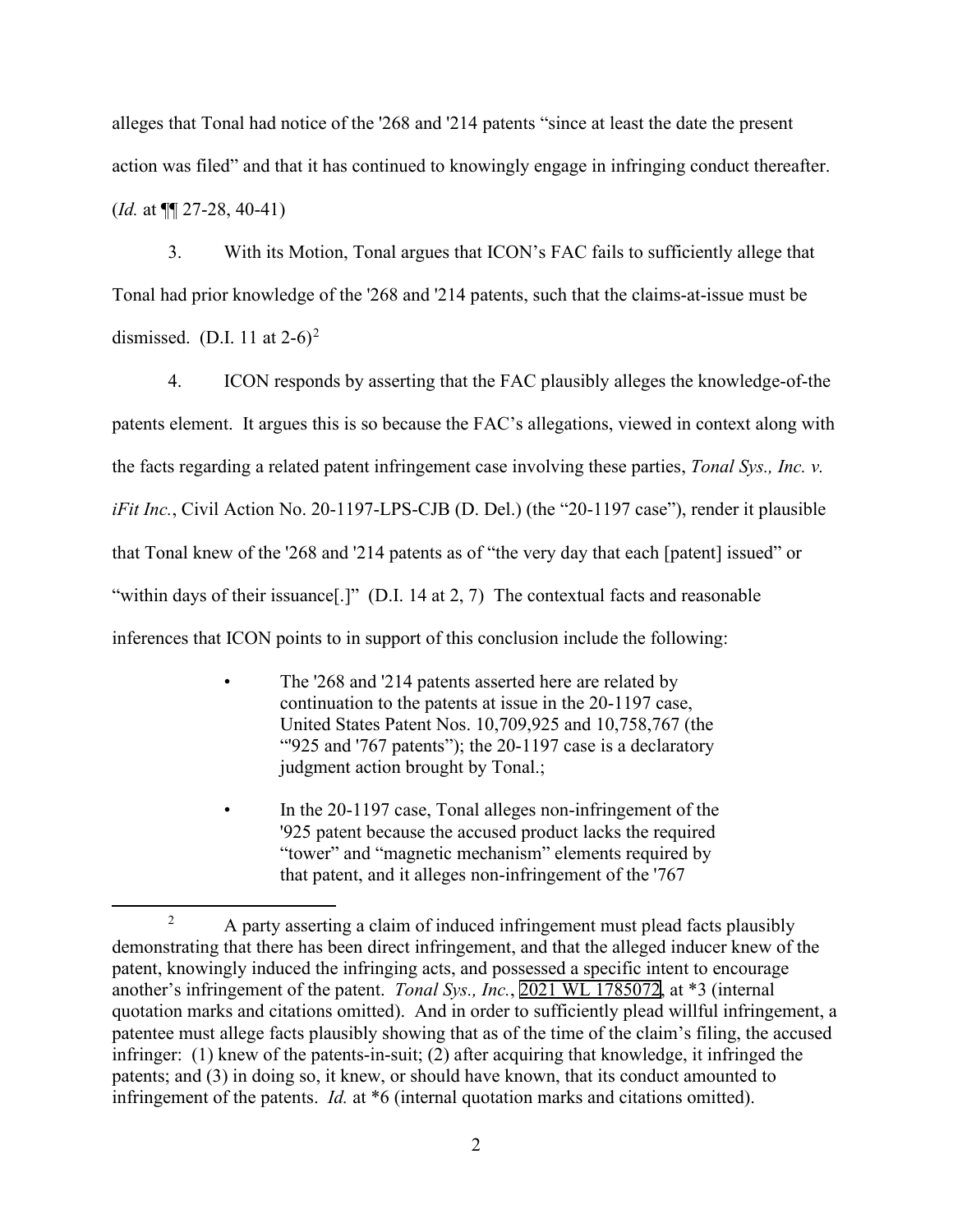patent because the accused product lacks the required "tower" and "electromagnetic unit" elements.;

- With respect to the patents asserted in the instant action, the claims of the '268 patent omit the "tower" and "magnetic mechanism" elements, while the claims of the '214 patent omit the "tower" and "electromagnetic unit" elements (but the patents-in-suit here are otherwise similar to the patents asserted in the 20-1197 case).;
- Tonal's declaratory judgment complaint in the 20-1197 case demonstrates its awareness of ICON's involvement in over 50 lawsuits involving related or similar patents to the '925 and '767 patents.;
- The parties are competitors in the at-home fitness industry that produce competing strength training products.; and
- It is reasonable to infer that Tonal has conducted extensive investigations with regard to ICON and its patent portfolio, that Tonal was "closely watching the ongoing prosecution of patent applications related to the patents asserted in the 1197 case" and that Tonal thus learned of the '268 and '214 patents on or near the dates that they issued.

(*Id.* at 2-12)

5. The problem with ICON's argument is that many of the facts associated with the above assertions are not actually pleaded in the FAC. (*See* D.I. 15 at 1) And beyond that, the FAC surely makes no attempt to *muster the above-referenced facts together* and *assert or allege in some understandable way* that Tonal knew of the patents-in-suit as of (or very close to) the dates that those patents issued. (*See id.*) To do so, the FAC would need to use words that form sentences that actually say something like this. It does not do that. Instead, it alleges only that Tonal knew of the patents as of "the date the present action was filed"—an allegation that, despite ICON's argument to the contrary, (D.I. 14 at 9), can only be reasonably understood in context to mean that Tonal learned of the patents *as a result of receiving the original Complaint itself*. And a plaintiff is not permitted to amend its complaint by way of arguments set out in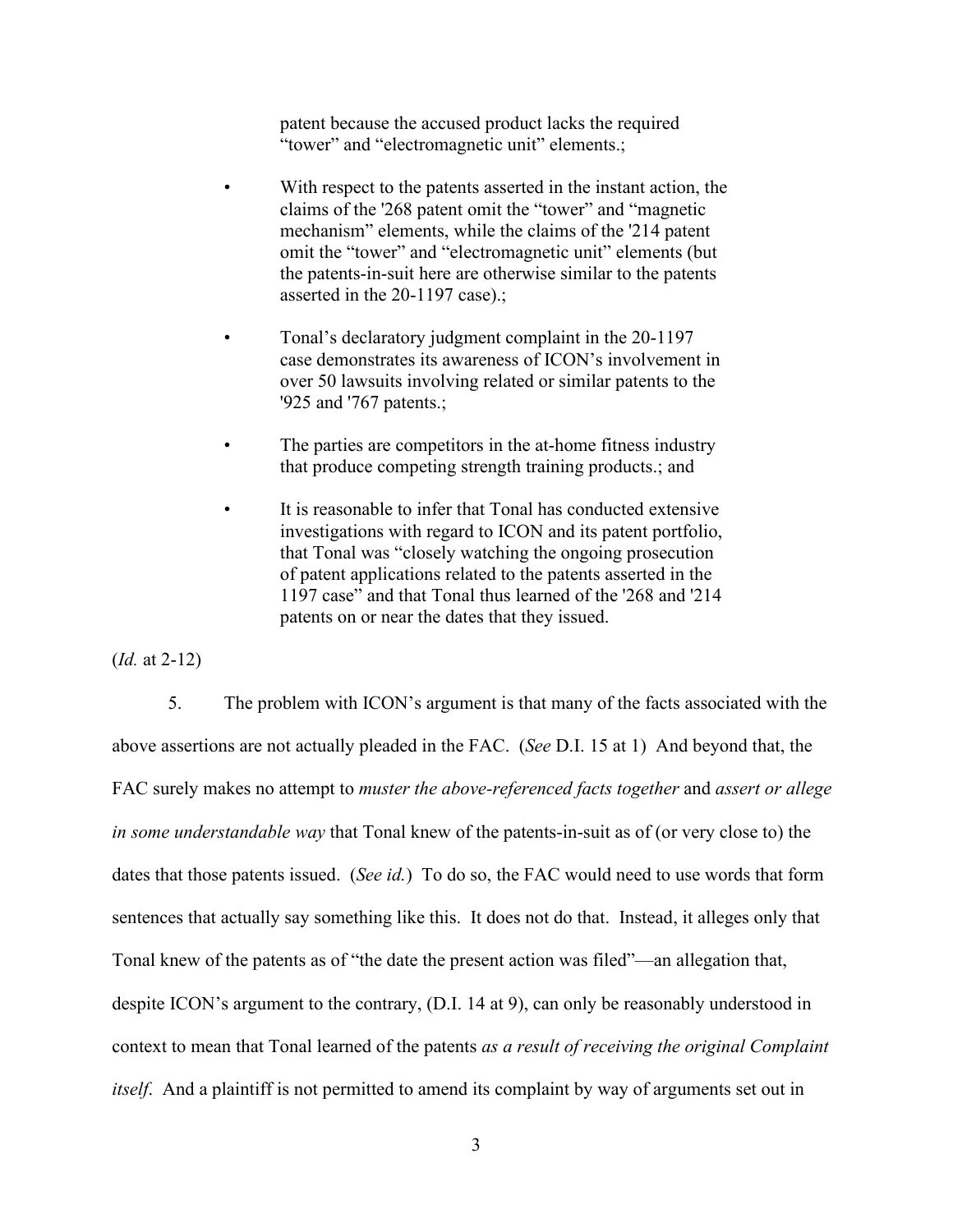a brief opposing a motion to dismiss. *See, e.g.*, *CareDx, Inc. v. Natera, Inc.*, Civil Action No. 19-662-CFC-CJB, [2019 WL 7037799,](https://www.westlaw.com/Link/Document/FullText?rs=USCLink&vr=3.0&findType=Y&cite=2019%2Bwl%2B7037799&refPos=7037799&refPosType=s&clientid=USCourts) at \*12 (D. Del. Dec. 20, 2019), *report and recommendation adopted*, [2020 WL 401773](https://www.westlaw.com/Link/Document/FullText?rs=USCLink&vr=3.0&findType=Y&cite=2020%2Bwl%2B401773&refPos=401773&refPosType=s&clientid=USCourts) (D. Del. Jan. 24, 2020); *Mason v. Delaware*, Civ. No. 15-1191-LPS, [2017 WL 4070741,](https://www.westlaw.com/Link/Document/FullText?rs=USCLink&vr=3.0&findType=Y&cite=2017%2Bwl%2B4070741&refPos=4070741&refPosType=s&clientid=USCourts) at \*3 (D. Del. Sept. 14, 2017). So as the FAC currently stands, it fails to plausibly state "pre-suit" induced infringement and willful infringement claims (meaning, claims that were triggered or that have effect prior to the date of the filing of the original Complaint in this case). Thus, the Court recommends that the Motion be GRANTED to the extent it seeks dismissal of these claims in that regard.

6. In its briefing, ICON requests leave to amend should the Court grant the Motion. (D.I. 14 at 7, 13) Leave to amend should be given freely "when justice so requires[,]" [Fed. R.](http://www.google.com/search?q=FRCP+15(a)(2)) [Civ. P. 15\(a\)\(2\)](http://www.google.com/search?q=FRCP+15(a)(2)), particularly where, as here, this is the first time that a court has found ICON's allegations wanting in any respect. So if ICON wants to try to plead induced and willful infringement claims that take effect as of March 23, 2021 and April 6, 2021 (or shortly thereafter), respectively, then the Court recommends that it be given leave to file a further amended complaint seeking to do so.<sup>[3](#page-3-0)</sup>

<span id="page-3-0"></span><sup>&</sup>lt;sup>3</sup> Tonal argues that even if ICON's FAC had included the factual allegations that it now points to in its responsive brief, such allegations would still fail to plausibly plead preoriginal-Complaint knowledge. (D.I. 15 at 2-3) According to Tonal, allegations describing a party's knowledge of an adversary's related patents, combined with conclusory allegations that the party monitored its adversary's patent applications and/or was a competitor in the field, fail to establish that a party had knowledge of its adversary's later-issued patent. (*Id.* at 3) However, it seems that ICON's unpleaded allegations (and the reasonable inferences to be drawn therefrom), taken together, could amount to more than this. They might be enough to plausibly establish pre-original-Complaint knowledge of the '268 and '214 patents. *See, e.g.*, *Midwest Energy Emissions Corp. v. Arthur J. Gallagher & Co.*, Civil Action No. 19-1334-RGA-CJB, [2021 WL 2036671,](https://www.westlaw.com/Link/Document/FullText?rs=USCLink&vr=3.0&findType=Y&cite=2021%2B%2Bwl%2B%2B2036671&refPos=2036671&refPosType=s&clientid=USCourts) at \*10 (D. Del. May 20, 2021) (finding that allegations that the defendants would have reviewed the prosecution history with regard to patents previously asserted against them, and then have been on the lookout for related patents that might issue thereafter, all rendered it plausible that the defendants had prior knowledge of newly-issued patents asserted against them in an amended complaint), *report and recommendation adopted in relevant part*,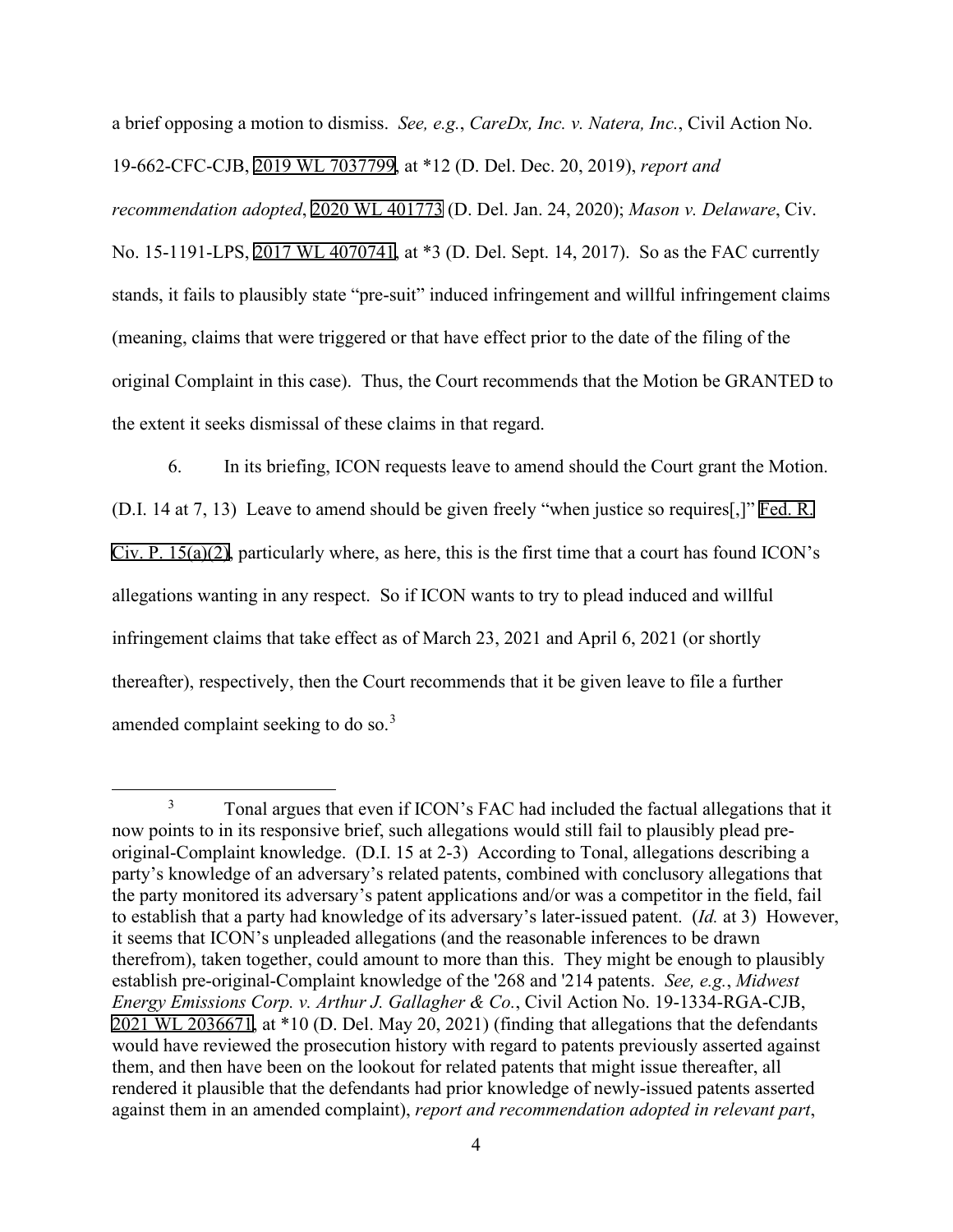7. But if ICON just wants to move forward with *any* claim of induced or willful infringement, in the Court's view, it should not have to re-plead. That is because, even though it did not plausibly allege knowledge of the patents-in-suit prior to Tonal's receipt of the original Complaint, it did plausibly allege that Tonal had knowledge of the patents-in-suit as of the date when the original Complaint was received (i.e., on or around May 5, 2021). The Court acknowledges that there is a disagreement in the federal courts (and in our Court) about whether a plaintiff can sufficiently plead knowledge of a patent-in-suit in an amended complaint by simply pointing back to the notice that the accused infringer received of the patent's existence via the filing of a prior complaint in the same case. [4](#page-4-0) But as the Court has previously explained in

[<sup>2021</sup> WL 4350591](https://www.westlaw.com/Link/Document/FullText?rs=USCLink&vr=3.0&findType=Y&cite=2021%2Bwl%2B4350591&refPos=4350591&refPosType=s&clientid=USCourts) (D. Del. Sept. 24, 2021); *InVue Sec. Prods. Inc v. Mobile Tech, Inc.*, Case No. 3:19-cv-407-SI, [2019 WL 5295464,](https://www.westlaw.com/Link/Document/FullText?rs=USCLink&vr=3.0&findType=Y&cite=2019%2B%2Bwl%2B%2B5295464&refPos=5295464&refPosType=s&clientid=USCourts) at \*4-5 (D. Or. Oct. 18, 2019) (finding that allegations that the parties were involved in multiple lawsuits, were involved in ongoing post-grant proceedings before the United States Patent and Trademark Office, and were competitors in the same industry, amounted to enough facts from which to infer pre-suit knowledge at the motion to dismiss stage); *Copan Italia S.p.A. v. Puritan Med. Prods. Co. LLC*, 1:18-cv-00218-JDL, [2018](https://www.westlaw.com/Link/Document/FullText?rs=USCLink&vr=3.0&findType=Y&cite=2018%2Bwl%2B%2B5891742&refPos=5891742&refPosType=s&clientid=USCourts)  [WL 5891742,](https://www.westlaw.com/Link/Document/FullText?rs=USCLink&vr=3.0&findType=Y&cite=2018%2Bwl%2B%2B5891742&refPos=5891742&refPosType=s&clientid=USCourts) at  $*3$  (D. Me. Nov. 9, 2018) (concluding that allegations that a defendant had reviewed all of the plaintiff's pending patent applications, and that it had publicly acknowledged that the plaintiff owned several patents, together with the allegation that the parties were competitors in a specialized market, "reasonably permit an inference that [defendant] was keeping up to date on the status of [plaintiff's] patent applications[,]" and finding that the complaint thus plausibly pleaded knowledge of the patents-in-suit).

<span id="page-4-0"></span><sup>4</sup> *See, e.g.*, *Wrinkl, Inc. v. Facebook, Inc.*, Civil Action No. 20-cv-1345-RGA, [2021](https://www.westlaw.com/Link/Document/FullText?rs=USCLink&vr=3.0&findType=Y&cite=2021%2Bwl%2B%2B4477022&refPos=4477022&refPosType=s&clientid=USCourts)  [WL 4477022,](https://www.westlaw.com/Link/Document/FullText?rs=USCLink&vr=3.0&findType=Y&cite=2021%2Bwl%2B%2B4477022&refPos=4477022&refPosType=s&clientid=USCourts) at  $*6-7$  (D. Del. Sept. 30, 2021) (recognizing disagreement as to whether an amended complaint can cite to service of a prior complaint in order to establish the knowledge element for post-suit induced infringement and willful infringement claims, and finding that it can as to induced infringement but not as to willful infringement); *Longhorn Vaccines & Diagnostics, LLC v. Spectrum Sols. LLC*, — F. Supp. 3d —, [2021 WL 4324508,](https://www.westlaw.com/Link/Document/FullText?rs=USCLink&vr=3.0&findType=Y&cite=2021%2B%2Bwl%2B%2B4324508&refPos=4324508&refPosType=s&clientid=USCourts) at \*9-10 & nn.95, 96 (D. Utah Sept. 23, 2021) (recognizing the split on this issue and finding that knowledge of patents gained from an original complaint is sufficient to establish post-filing indirect and willful infringement claims); *Ravgen, Inc. v. Ariosa Diagnostics, Inc.*, C.A. No. 20- 1646-RGA-JLH, [2021 WL 3526178,](https://www.westlaw.com/Link/Document/FullText?rs=USCLink&vr=3.0&findType=Y&cite=2021%2B%2Bwl%2B%2B3526178&refPos=3526178&refPosType=s&clientid=USCourts) at \*4 (D. Del. Aug. 11, 2021) (acknowledging the split and concluding that a party may maintain a claim for willful infringement made in an amended complaint if the accused infringer first gained knowledge of the patent from the original complaint); *ZapFraud, Inc. v. Barracuda Networks, Inc*., [528 F. Supp. 3d 247, 249-50](http://scholar.google.com/scholar?q=528++f.++supp.++3d++247&btnG=&hl=en&as_sdt=6) (D. Del. 2021) (recognizing the division and concluding that a "complaint itself cannot be the source of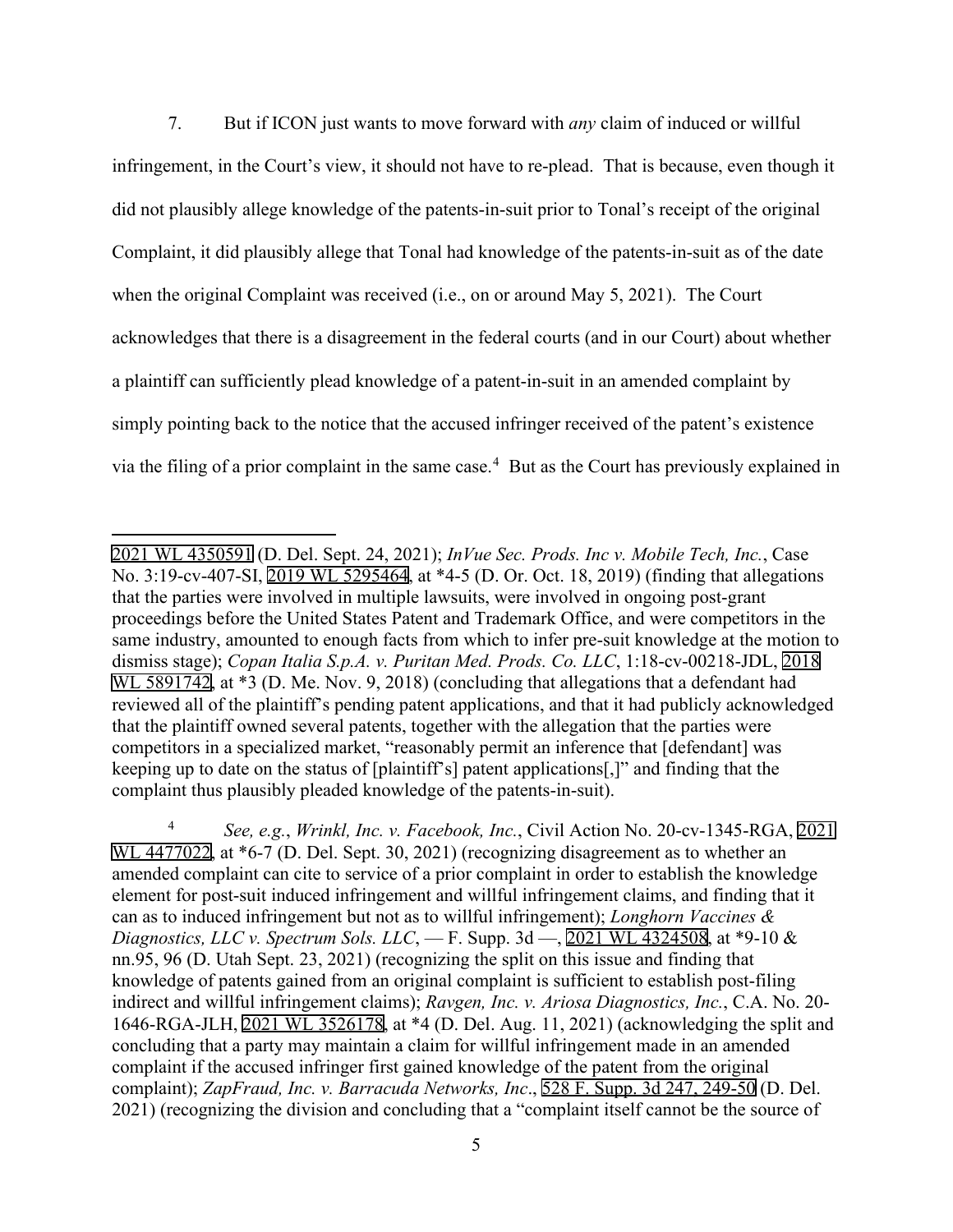a number of opinions, it believes that a plaintiff can do so.<sup>[5](#page-5-0)</sup> Thus, to the extent that ICON

intends to press "post-suit" induced infringement and willful infringement claims, dating from on

the knowledge required to sustain claims of induced infringement and willfulness-based enhanced damages").

<span id="page-5-0"></span><sup>5</sup> *See, e.g.*, *Midwest Energy Emissions Corp.*, [2021 WL 2036671](https://www.westlaw.com/Link/Document/FullText?rs=USCLink&vr=3.0&findType=Y&cite=2021%2Bwl%2B2036671&refPos=2036671&refPosType=s&clientid=USCourts), at \*20, *report and recommendation adopted in relevant part*, [2021 WL 4350591](https://www.westlaw.com/Link/Document/FullText?rs=USCLink&vr=3.0&findType=Y&cite=2021%2B%2Bwl%2B%2B4350591&refPos=4350591&refPosType=s&clientid=USCourts) (D. Del. Sept. 24, 2021); *ZapFraud, Inc. v. Barracuda Networks, Inc*., Civil Action No. 19-1687-CFC-CJB, [2020 WL](https://www.westlaw.com/Link/Document/FullText?rs=USCLink&vr=3.0&findType=Y&cite=2020%2B%2Bwl%2B5646375&refPos=5646375&refPosType=s&clientid=USCourts) [5646375](https://www.westlaw.com/Link/Document/FullText?rs=USCLink&vr=3.0&findType=Y&cite=2020%2B%2Bwl%2B5646375&refPos=5646375&refPosType=s&clientid=USCourts), at \*2-3 (D. Del. Sept. 22, 2020), *report and recommendation rejected in relevant part*, [528 F. Supp. 3d 247](http://scholar.google.com/scholar?q=528++f.++supp.++3d++247&btnG=&hl=en&as_sdt=6) (D. Del. 2021); *Välinge Innovation AB v. Halstead New Eng. Corp*., Civil Action No. 16-1082-LPS-CJB, [2018 WL 2411218](https://www.westlaw.com/Link/Document/FullText?rs=USCLink&vr=3.0&findType=Y&cite=2018%2B%2Bwl%2B%2B2411218&refPos=2411218&refPosType=s&clientid=USCourts), at \*11 n.15 (D. Del. May 29, 2018).

The Court has two other quick thoughts to offer about this issue.

First, because the act of receiving the original Complaint—and relatedly, learning of the existence of the patents-in-suit—may be "event[s] that happened after the date" that the original Complaint was filed, then instead of simply filing the FAC, ICON perhaps should have filed a proposed new supplemental complaint along with a motion pursuant to [Federal Rule of Civil](http://www.google.com/search?q=FRCP++15(d))  [Procedure 15\(d\).](http://www.google.com/search?q=FRCP++15(d)) [Fed. R. Civ. P. 15\(d\);](http://www.google.com/search?q=FRCP++15(d)) *see also Sunless, Inc. v. Selby Holdings, LLC*, Case No. 3:20-cv-00930, [2021 WL 3513871](https://www.westlaw.com/Link/Document/FullText?rs=USCLink&vr=3.0&findType=Y&cite=2021%2B%2Bwl%2B%2B3513871&refPos=3513871&refPosType=s&clientid=USCourts), at \*2-3 (M.D. Tenn. Aug. 10, 2021). But if that is so, the Court would simply recommend treating the filling of the FAC as a *de facto* Rule 15(d) motion and granting it, since (like with a Rule 15(a) motion), leave to supplement is to be freely given (in the absence of any compelling reason not to do so). *Sunless, Inc.*, [2021 WL 3513871,](https://www.westlaw.com/Link/Document/FullText?rs=USCLink&vr=3.0&findType=Y&cite=2021%2B%2Bwl%2B%2B3513871&refPos=3513871&refPosType=s&clientid=USCourts) at \*2- 3, \*5-6 (citing *Ne. Ohio Coal. for the Homeless v. Husted*, Case No. 2:06-CV-00896, [2015 WL](https://www.westlaw.com/Link/Document/FullText?rs=USCLink&vr=3.0&findType=Y&cite=2015%2B%2Bwl%2B13034990&refPos=13034990&refPosType=s&clientid=USCourts) [13034990](https://www.westlaw.com/Link/Document/FullText?rs=USCLink&vr=3.0&findType=Y&cite=2015%2B%2Bwl%2B13034990&refPos=13034990&refPosType=s&clientid=USCourts), at \*6 (S.D. Ohio Aug. 7, 2015)); *see also Cellectis S.A. v. Precision Biosciences, Inc.*, [881 F. Supp. 2d 609, 614](http://scholar.google.com/scholar?q=881++f.++supp.++2d++609&btnG=&hl=en&as_sdt=6) (D. Del. 2012).

Second, the Court does not see why an element of a claim like induced or willful infringement (i.e., the element that requires that an infringer have prior knowledge of the existence of the patent-in-suit) cannot be established in an amended complaint, where the evidence alleged is that the accused infringer received an initial complaint in that case and thus learned of the patent that way. That is, the Court does not see why an original complaint, or facts relating to its receipt, must necessarily be walled off from being a relevant piece of fact evidence in a case. Suppose a patentee filed an original complaint that gave the accused infringer notice of a patent for the first time. Then, on the same date, the patentee sent the accused infringer a letter that also gave it notice of that same patent. And suppose later in the case, the patentee filed an amended complaint (or, as noted above, a supplemental complaint along with a Rule 15(d) motion), alleging induced/willful infringement claims and asserting that the accused infringer had knowledge of the patent as of its receipt of the original complaint and/or as of the date of its receipt of the notice letter. Wouldn't receipt of the notice letter have been sufficient to provide the accused infringer with knowledge of the patent's existence? And if it would, what is the difference between the knowledge that the accused infringer received via that letter and the knowledge that it received from reviewing the original complaint? In the Court's view, there is